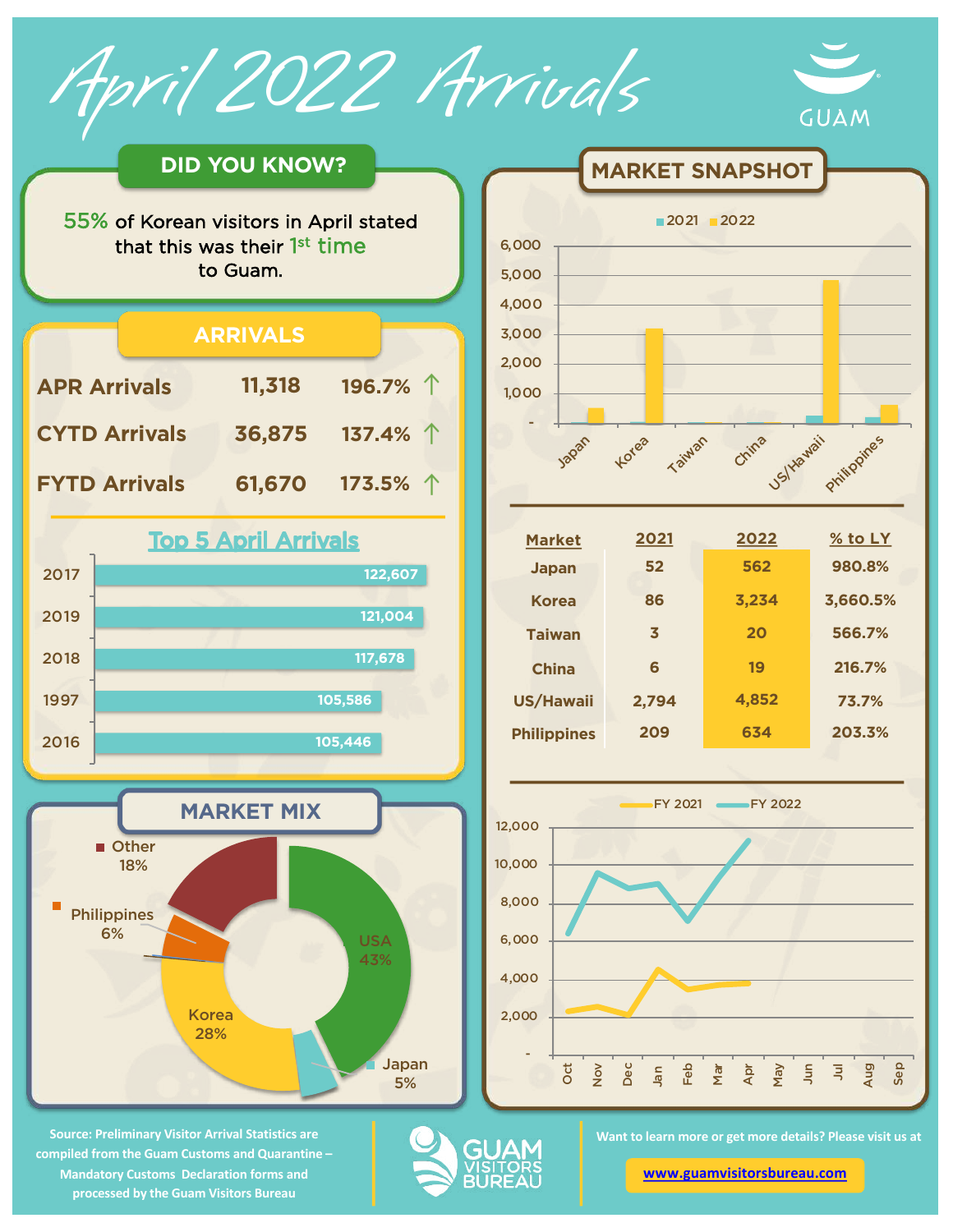## **Preliminary Visitor Arrival Summary April 2022**



|                                        | <b>Apr-21</b> | <b>Apr-22</b> | % from LY |  |  |  |
|----------------------------------------|---------------|---------------|-----------|--|--|--|
| Civilian Air Arrivals <sup>a</sup>     | 2,404         | 10.407        | 332.9%    |  |  |  |
| Civilian Sea Arrivals <sup>a</sup>     | 109           | 12            | $-89.0%$  |  |  |  |
| Armed Forces Air Arrivals <sup>a</sup> | 1.228         | 822           | $-33.1%$  |  |  |  |
| Armed Forces Sea Arrivals <sup>a</sup> | 73            | 77            | 5.5%      |  |  |  |
| <b>TOTAL VISITOR ARRIVALS</b>          | 3.814         | 11.318        | 196.7%    |  |  |  |

|                                                             | <b>Apr-21</b>           | Apr-22                     | % from LY |
|-------------------------------------------------------------|-------------------------|----------------------------|-----------|
| Civilian Air Arrivals <sup>a</sup>                          | 2,404                   | 10,407                     | 332.9%    |
| Civilian Sea Arrivals <sup>a</sup>                          | 109                     | 12                         | $-89.0%$  |
| Armed Forces Air Arrivals <sup>a</sup>                      | 1,228                   | 822                        | $-33.1%$  |
| Armed Forces Sea Arrivals <sup>a</sup>                      | 73                      | 77                         | 5.5%      |
| <b>TOTAL VISITOR ARRIVALS</b>                               | 3,814                   | 11,318                     | 196.7%    |
|                                                             |                         |                            |           |
| <b>ORIGIN OF AIR ARRIVALS (Civilian &amp; Armed Forces)</b> | <b>Apr-21</b>           | <b>Apr-22</b>              | % from LY |
| <b>JAPAN</b>                                                | 52                      | 562                        | 980.8%    |
| Kanto (Tokyo)                                               | 25                      | 310                        | 1140.0%   |
| Chubu (Nagoya)                                              | $\overline{1}$          | 20                         | 1900.0%   |
| Kinki (Osaka)                                               | 3                       | 35                         | 1066.7%   |
| Koshinetsu                                                  | $\overline{c}$          | 5                          | 150.0%    |
| Hokuriku                                                    |                         | $\overline{1}$             |           |
| Tohoku                                                      |                         | 8                          | 700.0%    |
| Kyushu                                                      |                         | $19$                       | 1800.0%   |
| Chugoku                                                     |                         | $\boldsymbol{\mathcal{S}}$ |           |
| Hokkaido                                                    |                         | $\overline{2}$             |           |
| Shikoku                                                     |                         |                            |           |
| Okinawa/Miya                                                | 8                       | 94                         | 1075.0%   |
| Other                                                       | 11                      | 60                         | 445.5%    |
| <b>KOREA</b>                                                | 86                      | 3,234                      | 3660.5%   |
| Seoul                                                       | 52                      | 1,499                      | 2782.7%   |
| Incheon/Gyeonggi                                            | 16                      | 820                        | 5025.0%   |
| Chungnam/Daejeon                                            | $\mathcal{I}$           | 77                         | 7600.0%   |
| Jeonbuk/Gwanju                                              | $\overline{c}$          | 50                         | 2400.0%   |
| Gyeonbuk/Daegu                                              | $\overline{1}$          | 100                        | 9900.0%   |
| Busan                                                       | 3                       | 307                        | 10133.3%  |
| Ulsan                                                       | $\overline{a}$          | 35                         |           |
| Other                                                       | 11                      | 346                        | 3045.5%   |
| <b>TAIWAN</b>                                               | $\overline{\mathbf{3}}$ | 20                         | 566.7%    |
| Taipei                                                      | $\overline{a}$          | 10                         | 400.0%    |
| Kaohsiung                                                   |                         | $\sqrt{2}$                 |           |
| Taichung                                                    |                         | $\overline{\phantom{a}}$   | 0.0%      |
| Taoyuan, Miaoli, Hsinehu                                    |                         | $\overline{4}$             |           |
| <b>Hsinchu</b>                                              |                         |                            |           |
| Other                                                       |                         | 3                          |           |
| <b>CHINA</b>                                                | 6                       | 19                         | 216.7%    |
| Beijing                                                     |                         | $\blacksquare$             |           |
| Shanghai                                                    |                         | 9                          |           |
| Guangzhou                                                   |                         | 3                          |           |
| Other                                                       | 6                       | $\overline{7}$             | 16.7%     |
| US/HAWAII                                                   | 2,794                   | 4,852                      | 73.7%     |
| <b>CNMI</b>                                                 | 162                     | 1,014                      | 525.9%    |
| <b>PALAU</b>                                                | $\overline{\mathbf{4}}$ | 104                        | 2500.0%   |
| <b>FSM</b>                                                  | 236                     | 310                        | 31.4%     |
| RMI                                                         |                         | 13                         | 1200.0%   |
| <b>PHILIPPINES</b>                                          | 209                     | 634                        | 203.3%    |
| <b>AUSTRALIA</b>                                            | $\mathbf{2}$            | 45                         | 2150.0%   |
| <b>EUROPE</b>                                               | $\mathbf{n}$            | 47                         | 327.3%    |
| <b>HONG KONG</b>                                            | $\mathbf{1}$            | 8                          | 700.0%    |
| <b>RUSSIA</b>                                               | 5                       |                            |           |
| <b>SINGAPORE</b>                                            | 6                       | 139                        | 2216.7%   |
| <b>INDIA</b>                                                | $\overline{\mathbf{3}}$ | 8                          | 166.7%    |
|                                                             |                         |                            |           |
| <b>MALAYSIA</b><br>OTHER/UNKNOWN                            | $\bullet$<br>51         | 12<br>208                  | 307.8%    |

Weighted Hotel Occupancy Rate<sup>d</sup> 51.4% 56.0% 8.9%  $\frac{100}{2}$  Weighted Hotel Room Rate<sup>d</sup> 2.9%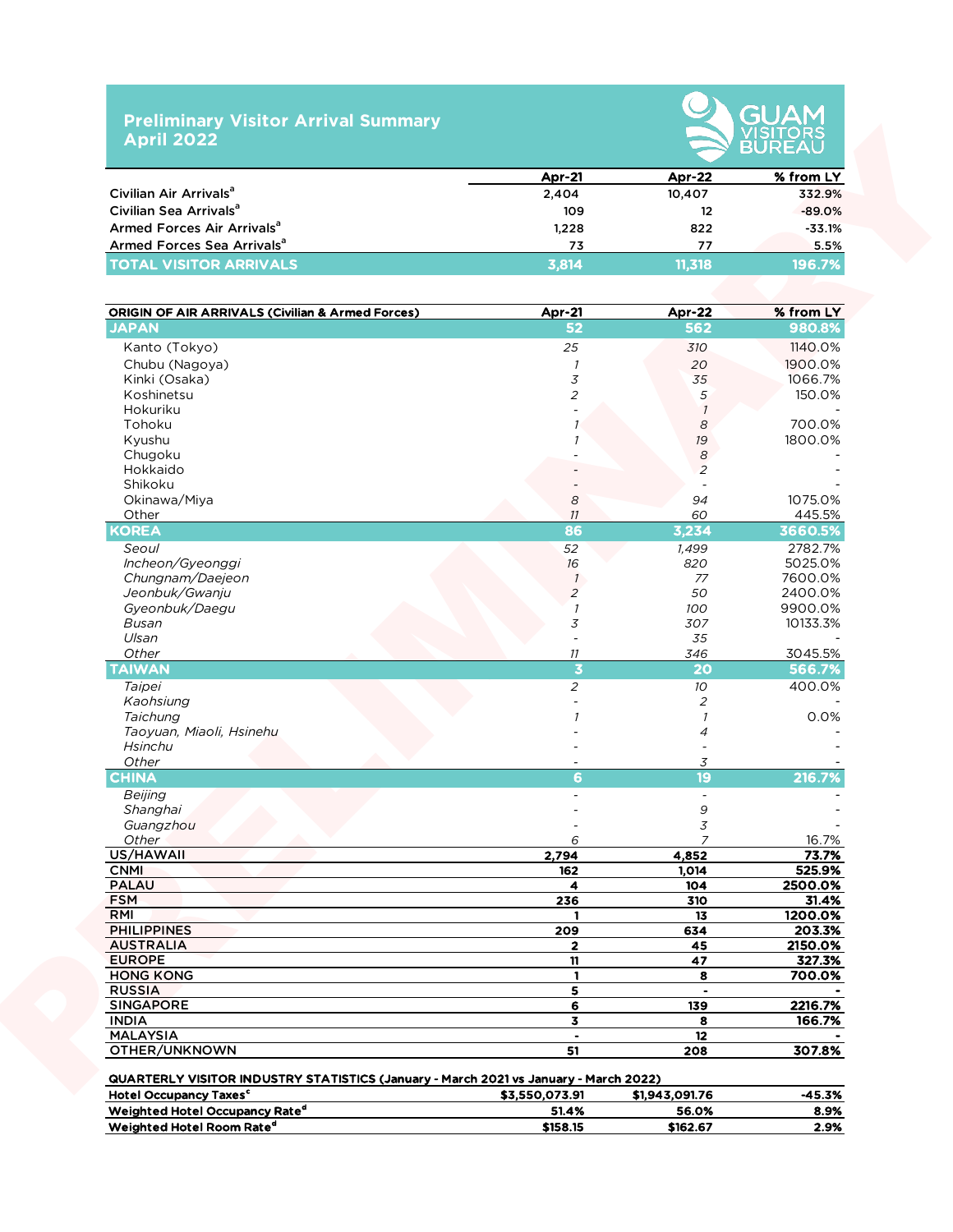## **Guam Visitors Bureau Preliminary April 2022 Visitor Arrival Summary Calendar Year-to-Date 2021/22 • Fiscal Year-to-Date 2021/22**



|                               | <b>CYTD 2021</b><br>(Jan - Apr '21) | <b>CYTD 2022</b><br>(Jan - Apr '22) | $%$ from LY | <b>FYTD 2021</b><br>(Oct '21 - Apr '22) | <b>FYTD 2022</b><br>(Oct '21 - Apr '22) | $%$ from LY |
|-------------------------------|-------------------------------------|-------------------------------------|-------------|-----------------------------------------|-----------------------------------------|-------------|
| Air Arrivals <sup>a</sup>     | 15.294                              | 36.686                              | 139.9%      | 22.028                                  | 61.206                                  | 177.9%      |
| Sea Arrivals <sup>a</sup>     | 240                                 | 189                                 | $-21.3%$    | 519                                     | 464                                     | $-10.6%$    |
| <b>TOTAL VISITOR ARRIVALS</b> | 15.534                              | 36.875                              | 137.4%      | 722.547                                 | 61,670                                  | 173.5%      |

|                                                                                | <b>CYTD 2021</b>                   | <b>CYTD 2022</b>                 |                     | <b>FYTD 2021</b>              | <b>FYTD 2022</b>                             |                     |
|--------------------------------------------------------------------------------|------------------------------------|----------------------------------|---------------------|-------------------------------|----------------------------------------------|---------------------|
| Air Arrivals <sup>a</sup>                                                      | (Jan - Apr '21)<br>15,294          | (Jan - Apr '22)<br>36,686        | % from LY<br>139.9% | (Oct '21 - Apr '22)<br>22,028 | (Oct '21 - Apr '22)<br>61,206                | % from LY<br>177.9% |
| Sea Arrivals <sup>a</sup>                                                      |                                    |                                  |                     |                               |                                              |                     |
|                                                                                | 240                                | 189                              | $-21.3%$            | 519<br>22,547                 | 464                                          | $-10.6%$            |
| <b>TOTAL VISITOR ARRIVALS</b>                                                  | 15,534                             | 36,875                           | 137.4%              |                               | 61,670                                       | 173.5%              |
|                                                                                |                                    |                                  |                     |                               |                                              |                     |
|                                                                                | <b>CYTD 2021</b>                   | <b>CYTD 2022</b>                 |                     | <b>FYTD 2021</b>              | <b>FYTD 2022</b>                             |                     |
| <b>ORIGIN OF AIR ARRIVALS (Civilian &amp; Armed Forces)</b><br>JAPAN           | (Jan - Apr '21)<br>.168            | (Jan - Apr '22)<br>2,309         | % from LY<br>97.7%  | (Oct '21 - Apr '22)<br>1,635  | (Oct '21 - Apr '22)<br>3,490                 | % from LY<br>113.5% |
| Kanto (Tokyo)                                                                  | 264                                | 838                              | 217.4%              | 495                           | 1,474                                        | 197.8%              |
| Chubu (Nagoya)                                                                 | 23                                 | 128                              | 456.5%              | 51                            | 177                                          | 247.1%              |
| Kinki (Osaka)                                                                  | 14                                 | 71                               | 407.1%              | 27                            | 116                                          | 329.6%              |
| Koshinetsu                                                                     | 6                                  | 25                               | 316.7%              | 8                             | 36                                           | 350.0%              |
| Hokuriku                                                                       | 6                                  | $\overline{7}$                   | 16.7%               | 6                             | 11                                           | 83.3%               |
| Tohoku                                                                         | 89                                 | 104                              | 16.9%               | 93                            | 127                                          | 36.6%               |
| Kyushu<br>Chugoku                                                              | 97<br>51                           | 51<br>47                         | $-47.4%$<br>$-7.8%$ | 102<br>61                     | 80<br>55                                     | $-21.6%$<br>$-9.8%$ |
| Hokkaido                                                                       | 94                                 | 88                               | $-6.4%$             | 94                            | 99                                           | 5.3%                |
| Shikoku                                                                        | $\overline{4}$                     | 2                                | $-50.0%$            | 5                             | 8                                            | 60.0%               |
| Okinawa/Miya                                                                   | 233                                | 607                              | 160.5%              | 344                           | 786                                          | 128.5%              |
| Other                                                                          | 287                                | 341                              | 18.8%               | 349                           | 521                                          | 49.3%               |
| KOREA                                                                          | 380                                | 5,229                            | 1276.1%             | 537                           | 11,325                                       | 2008.9%             |
| Seoul                                                                          | 165                                | 2,522                            | 1428.5%             | 241                           | 5,667                                        | 2251.5%             |
| Incheon/Gyeonggi                                                               | 105                                | 1,344                            | 1180.0%             | 137                           | 2,921                                        | 2032.1%             |
| Chungnam/Daejeon<br>Jeonbuk/Gwanju                                             | 6<br>$\overline{4}$                | 117<br>76                        | 1850.0%<br>1800.0%  | 12<br>5                       | 231<br>152                                   | 1825.0%<br>2940.0%  |
| Gyeonbuk/Daegu                                                                 | 6                                  | 149                              | 2383.3%             | 11                            | 326                                          | 2863.6%             |
| Busan                                                                          | 13                                 | 417                              | 3107.7%             | 22                            | 756                                          | 3336.4%             |
| Ulsan                                                                          | 6                                  | 55                               | 816.7%              | 12                            | 104                                          | 766.7%              |
| Other                                                                          | 75                                 | 549                              | 632.0%              | 97                            | 1,168                                        | 1104.1%             |
| <b>TAIWAN</b>                                                                  | 32                                 | 69                               | 115.6%              | 100                           | 151                                          | 51.0%               |
| Taipei                                                                         | 21                                 | 38                               | 81.0%               | 59                            | 84                                           | 42.4%               |
| Kaohsiung                                                                      | $\overline{\phantom{a}}$           | 10                               | 900.0%              | 13                            | 12                                           | $-7.7%$             |
| Taichung                                                                       | $\mathfrak{Z}$<br>$\overline{1}$   | $\overline{7}$<br>$\overline{7}$ | 133.3%              | 9<br>$\overline{7}$           | 12                                           | 33.3%               |
| Taoyuan, Miaoli, Hsinehu<br>Hsinchu                                            | $\overline{\phantom{a}}$           | $\mathbf{1}$                     | 600.0%<br>0.0%      | $\overline{2}$                | 33<br>3                                      | 371.4%<br>50.0%     |
| Other                                                                          | 5                                  | 6                                | 20.0%               | 10 <sup>°</sup>               | $\overline{7}$                               | $-30.0%$            |
| <b>CHINA</b>                                                                   | 38                                 | 64                               | 68.4%               | 51                            | 125                                          | 145.1%              |
| Beijing                                                                        |                                    | $\overline{4}$                   |                     | $\overline{\phantom{a}}$      | 5                                            |                     |
| Shanghai                                                                       | 28                                 | 31                               | 10.7%               | 31                            | 77                                           | 148.4%              |
| Guangzhou                                                                      | $\overline{1}$                     | 8                                | 700.0%              | 3                             | 8                                            | 166.7%              |
| Other                                                                          | 9                                  | 21                               | 133.3%              | 17                            | 35                                           | 105.9%              |
| US/HAWAII                                                                      | 11,048                             | 21,353                           | 93.3%               | 15,902                        | 34,634                                       | 117.8%              |
| <b>CNMI</b><br>PALAU                                                           | 682<br>25                          | 2,976<br>251                     | 336.4%<br>904.0%    | 1,009<br>35                   | 4,081<br>408                                 | 304.5%<br>1065.7%   |
| <b>FSM</b>                                                                     | 686                                | 986                              | 43.7%               | 972                           | 1,679                                        | 72.7%               |
| RMI                                                                            | 8                                  | 24                               | 200.0%              | 16                            | 41                                           | 156.3%              |
| <b>PHILIPPINES</b>                                                             | 701                                | 1,592                            | 127.1%              | 1,078                         | 2,594                                        | 140.6%              |
| <b>AUSTRALIA</b>                                                               | 158                                | 552                              | 249.4%              | 172                           | 599                                          | 248.3%              |
| <b>EUROPE</b>                                                                  | 49                                 | 279                              | 469.4%              | 71                            | 431                                          | 507.0%              |
| <b>HONG KONG</b><br><b>RUSSIA</b>                                              | 4<br>14                            | 20<br>23                         | 400.0%<br>64.3%     | 14<br>25                      | 28<br>37                                     | 100.0%<br>48.0%     |
| <b>SINGAPORE</b>                                                               | 16                                 | 207                              | 1193.8%             | 20                            | 353                                          | 1665.0%             |
| <b>INDIA</b>                                                                   | 42                                 | 31                               | $-26.2%$            | 62                            | 47                                           | -24.2%              |
| MALAYSIA                                                                       | 3                                  | 19                               | 533.3%              | 4                             | 32                                           | 700.0%              |
| OTHER/UNKNOWN                                                                  | 240                                | 702                              | 192.5%              | 325                           | 1,151                                        | 254.2%              |
|                                                                                |                                    |                                  |                     |                               |                                              |                     |
| <b>VISITOR INDUSTRY STATISTICS</b><br><b>Hotel Occupancy Taxes<sup>c</sup></b> | (Jan - Mar 2021 vs Jan - Mar 2022) |                                  |                     |                               | (Oct 2020 - Mar 2021 vs Oct 2021 - Mar 2022) |                     |
|                                                                                | \$3,550,073.91                     | \$1,943,091.76                   | $-45.3%$            | \$6,127,239.09                | \$4,575,308.63                               | $-25.3%$            |
| Weighted Hotel Occupancy Rate <sup>d</sup>                                     | 51.4%                              | 56.0%                            | 8.9%                | 45.0%                         | 45.6%                                        | 1.3%                |

| <b>VISITOR INDUSTRY STATISTICS</b>         | (Jan - Mar 2021 vs Jan - Mar 2022) |                |          | (Oct 2020 - Mar 2021 vs Oct 2021 - Mar 2022) |                |          |
|--------------------------------------------|------------------------------------|----------------|----------|----------------------------------------------|----------------|----------|
| <b>Hotel Occupancy Taxes<sup>c</sup></b>   | \$3.550.073.91                     | \$1,943,091.76 | $-45.3%$ | \$6,127,239.09                               | \$4.575.308.63 | $-25.3%$ |
| Weighted Hotel Occupancy Rate <sup>d</sup> | 51.4%                              | 56.0%          | 8.9%     | 45.0%                                        | 45.6%          | 1.3%     |
| Weighted Hotel Room Rate <sup>d</sup>      | \$158.15                           | \$162.67       | 2.9%     | \$156.12                                     | \$164,40       | 5.3%     |